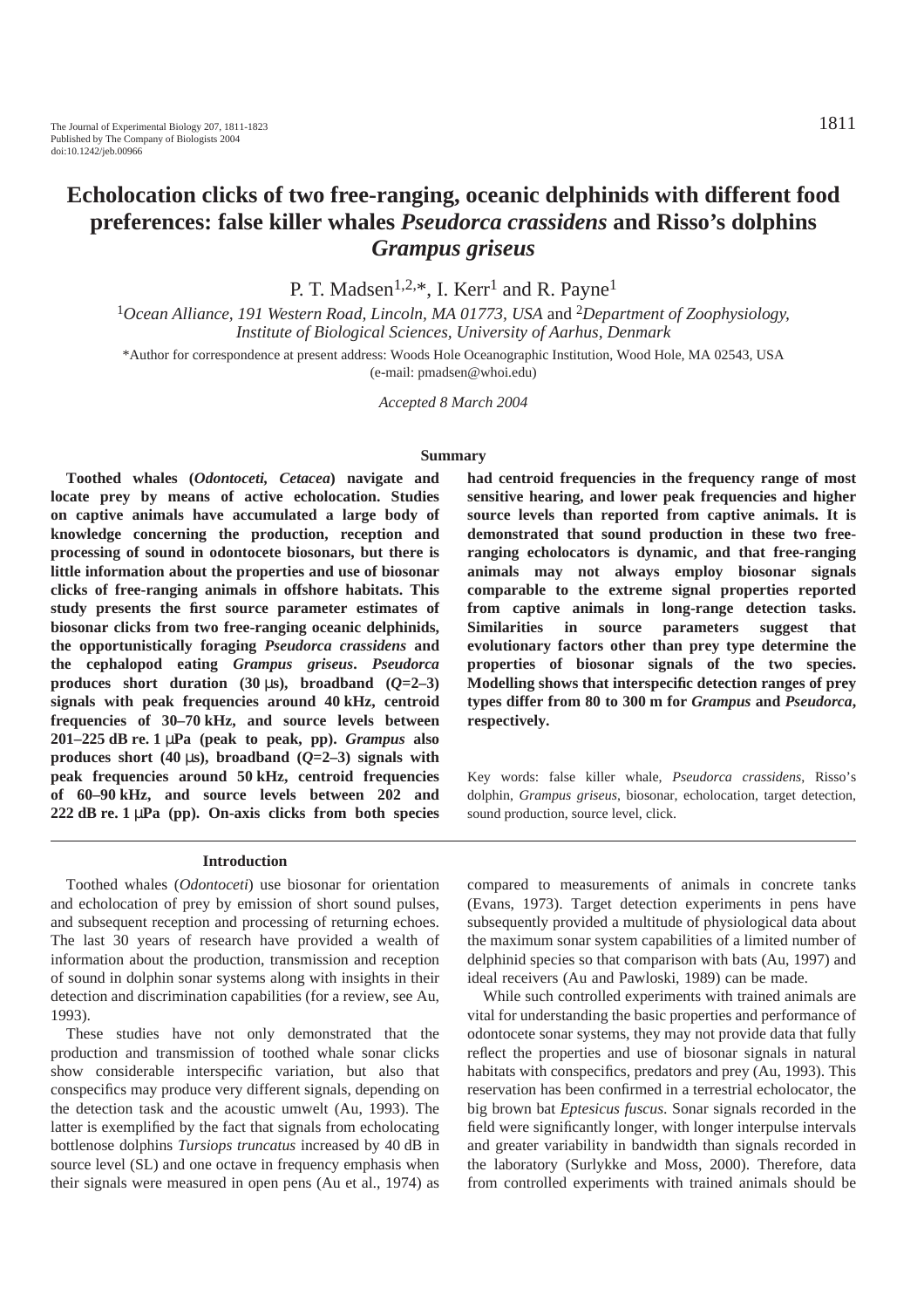complemented by field data from wild animals to understand the ecophysiological, behavioral and evolutionary significance of odontocete biosonar systems.

Collection of relevant acoustic data from free-ranging odontocetes has inherent logistical and practical problems (Watkins and Daher, 1992). In recent years, sound recording tags, attached to the clicking animal, have provided promising data pertaining to sound production, acoustic behaviour and biosonar involvement in orientation and prey location (Madsen et al*.*, 2002; Johnson and Tyack, 2003). While sound recording tags have their advantages in terms of monitoring the acoustic behaviour and changes in sound production of the tagged animal, they cannot provide information about the source properties of highly directional biosonar signals. The latter calls for deployment of calibrated wideband recording gear with hydrophones in the far field in front of the phonating animals. Because the spectral content and amplitudes of odontocete clicks change with aspect (Au et al*.,* 1986) and acoustic output (Au et al*.*, 1995), it is essential that source parameters of biosonar signals are derived from the acoustic axis, and that they include reliable estimates of source level (Au and Herzing, 2003).

Estimation of source levels requires, among other things, knowledge about the range between the receiving hydrophones and the clicking animals, along with information about the transmission properties of the medium. Range estimates can be derived from time-of-arrival differences of the same signal at synchronized receivers with sufficient spacing (Watkins and Schevill, 1972; Spiesberger and Fristrup, 1990; Wahlberg et al*.*, 2001). The study by Møhl et al. (1990) on narwhals was the first to report that click source levels from a free-ranging odontocete in some cases are comparable to the highest source levels measured from trained dolphins, and thereby to show that maximum source parameters can be quantified for freeranging odontocetes.

For large species such as sperm whales, which can be detected acoustically at ranges in the order of kilometres, large aperture arrays of independent receivers have proved useful in estimating source parameters (Møhl et al*.*, 2003). In the case of inquisitive delphinids repeatedly making close approaches towards the recording gear in calm coastal waters, a starshaped array of four hydrophones with a video camera can be used. This has recently been done successfully with Atlantic spotted dolphins (Au and Herzing, 2003), spinner dolphins and pantropical spotted dolphins (Schotten et al*.,* 2003), killer whales (Au et al., 2004) and white beaked dolphins (Rasmussen et al*.*, 2002). However, large offshore delphinids seldom approach deployed recording gear, and they travel too fast in heaving seas to allow for small aperture arrays with video cameras to work optimally.

False killer whales *Pseudorca crassidens* and Risso's dolphins *Grampus griseus* are examples of such species. Both species are pelagic, social odontocetes living in tropical and temperate seas. *Pseudorcas* are opportunistic predators feeding on a variety of squid and large fish, including tuna (Odell and McClune, 1999), and may in some cases target other marine mammals (Odell and McClune, 1999). The biosonar capabilities of captive *Pseudorcas* have been studied in terms of hearing threshold (Thomas et al*.*, 1988a), masking (Thomas et al*.*, 1990), discrimination (Brill et al*.*, 1992), target detection (Thomas and Turl, 1990) and sound transmission (Au et al., 1995), but the echolocation clicks and the acoustic performance of free-ranging animals have not been investigated. *Grampus* differ from *Pseudorcas* in that they feed almost entirely on cephalopod prey during nocturnal foraging bouts (Kruse et al*.*, 1999). Only a few preliminary studies have been undertaken on the sound production (Au, 1993), hearing (Nachtigall et al*.*, 1995) and biosonar (Philips et al*.*, 2003) capabilities of *Grampus*, but no data has been published about the biosonar signals of free-ranging specimens.

Estimation of source parameters of biosonar signals from such pelagic species calls for a multi-hydrophone, wide bandwidth array that can be rapidly deployed and with an aperture large enough to allow for localization at ranges up to at least 100 m. In an attempt to meet such requirements we designed a vertical array of three hydrophones connected to a wideband digital recording system that was deployed during research in the offshore waters of the Maldives and Sri Lanka in the spring of 2003.

Here we present acoustic field data from a free-ranging, opportunistically foraging, pelagic delphinid, the false killer whale *Pseudorca crassidens* (Owen 1846), which has been studied extensively in captivity, and data from a less studied, free-ranging, cephalopod-eating, pelagic delphinid, Risso's dolphin *Grampus griseus* (Cuvier 1812). We quantify estimated source parameters of biosonar signals from these two species, and we outline and discuss interspecific differences and similarities in acoustic performance, ecophysiology and prey localization potential in the light of data from captive animals.

## **Materials and methods**

## *Study area and platform*

The recordings were conducted in oceanic deep water in the waters of the Republic of the Maldives and Sri Lanka from February through May 2003. The recording platform was a 28 m steel ketch, R/V Odyssey, research vessel of the Ocean Alliance, fitted for long periods of offshore cetacean research. In daylight hours a visual lookout was maintained from a platform 5 m above sea level. When a group of animals were located visually, the research vessel was maneuvered to a parallel course. If the animals got within range, the boat was turned into the wind with the engine off, and the recording gear was deployed within 2 min on the windward side of the boat. Recordings were performed in sea state 2 or below, and only used in instances in which no other species were detected.

#### *Hydrophone array*

The array consisted of three modified hydrophones (Reson TC4032, Slangerup, Denmark) with 20 m low-noise, two-pair shielded cable. The hydrophones had a nominal sensitivity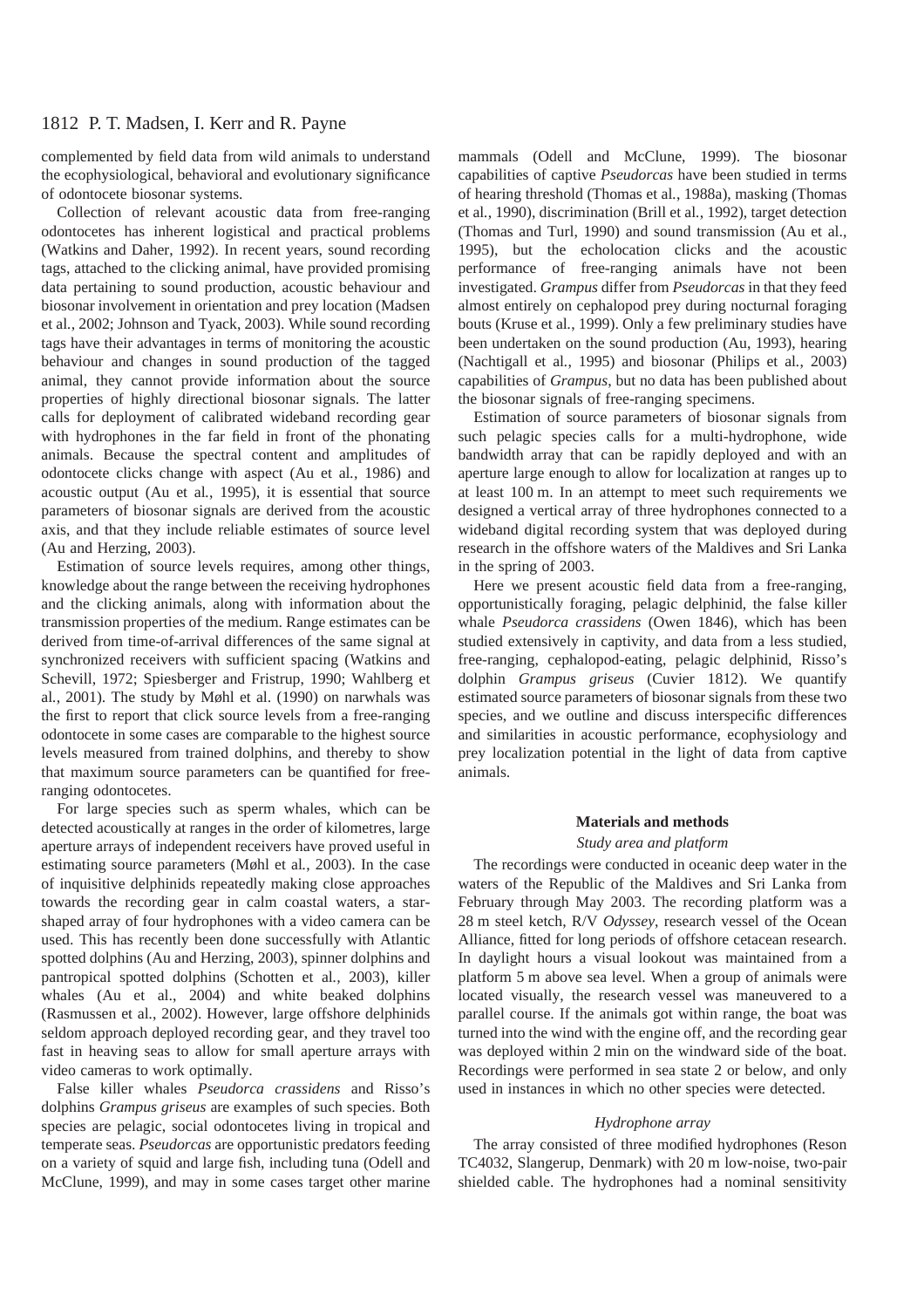Fig. 1. The experimental set up consists of a linear array of three hydrophones (A, B, C) suspended between a buoy and a lead weight. The distance between the hydrophones is 4 m, and the first hydrophone is at a depth of  $4 \text{ m}$ . The clicking animal is localized from the timeof-arrival differences (*t*1, *t*2) of the same signal at the three receivers. The rotationally symmetric position of the sound source  $S(x,y)$  is given by the interception of the two hyperboloid surfaces (H1, H2). Analogue signals are amplified and band-pass filtered in the conditioning box before digitisation in the Wavebook 512, writing to the memory of a laptop.



(calibrated before and after the research period) of  $-220$  dBV re. 1  $\mu$ Pa, a flat frequency response ( $\pm$ 2 dB) from 0.01 to 250 kHz, and omni-directional receiving characteristics (spherical element) from  $0.01$  to  $180 \text{ kHz}$  ( $\pm 2 \text{ dB}$ ). To minimize flow and surface noise, the 8 m aperture array with 4 m between the hydrophones was suspended vertically between a buoy and a  $10 \text{ kg}$  lead weight (Fig. 1). The hydrophones were connected to a custom-built band pass and amplifier unit with a low impedance output. The gain and filter settings of this unit were clamped at 40 dB gain, high pass (HP) at  $1 \text{ kHz}$  (-24 dB/octave) and low pass (LP) at  $100 \text{ kHz}$ (–24·dB/octave). The latter LP cut-off was chosen well before the Nyquist frequency  $(160 \text{ kHz})$  in order to have a gently sloping anti-alias filter before the digitising system. The increasing LP-filter attenuation in the band from 100 to 160 kHz was compensated for during analysis, leaving an overall flat frequency response  $(\pm 2 \text{ dB})$  of the recording system in the frequency range from  $1$  to  $160$  kHz.

#### *Digitisation*

The analogue signals from the amplifier unit were fed to a Wavebook 512 (IOtech, Cleveland, OH, USA) recorder for digitisation. The Wavebook 512 is an 8-channel digital recorder with a 12-bit analog to digital converter (ADC), sampling at 1 MHz. For this application, three channels were each sampling at 320 kHz, thus yielding a Nyquist frequency of 160 kHz. Digitization of the three channels was multiplexed into a single file with a maximal 3  $\mu$ s off-set between channels. The Wavebook was controlled by a laptop PC using *Waveview* software (IOtech). The software allows the operator to adjust sampling rate, clipping and pre-trigger levels in between recording sessions. Clipping levels were set at received sound pressures between 180 and 200 $dB$  re. 1  $\mu$ Pa (peak to peak, pp). Each recording session lasted 20 s (with 6.4 mega samples acquired for each channel) and was triggered when the received level (RL) at one of the hydrophones exceeded 160 dB re. 1  $\mu$ Pa (pp) with a 5 s pre-triggering window. Due to an additional off-load time of 5 s from the Wavebook WBK30 memory buffer to the laptop, the maximum duty cycle during continuous triggering was 80%. The recordings were subsequently stored on CDs along with information about settings, animal behaviour and general comments.

## *Localization*

Acoustic localization techniques use time of arrival differences (TOAD) of the same signal at receivers in known positions. Subsequently, source parameters such as source level can be estimated on the assumption of a set of propagation criteria. In the present study, a sound speed of  $1543 \text{ m s}^{-1}$  was calculated from the Leroy equation (Urick, 1983) using a salinity value of  $35$  p.p.m. and an average measured temperature of 29.5°C. The range (R) between the phonating animal and the receiving hydrophones was estimated from TOADs at the three receivers. The TOADs between the receivers were measured as the time difference between the well defined peaks of the clicks (*sensu* Au and Herzing, 2003). Acoustic ranging with receivers in a twodimensional system can be done with trigonometric methods (Watkins and Schevill, 1972; Spiesberger and Fristrup, 1991; Wahlberg et al*.*, 2001). The range between the source and the receivers was calculated from the Pythagorean theorem, and the angles between the different receivers were derived from the cosine rule, assuming that the line between the clicking animal and the ensonified hydrophone was 0° relative the acoustic axis of the sound beam. Because of the linear receiver configuration the calculated location of the sound sources was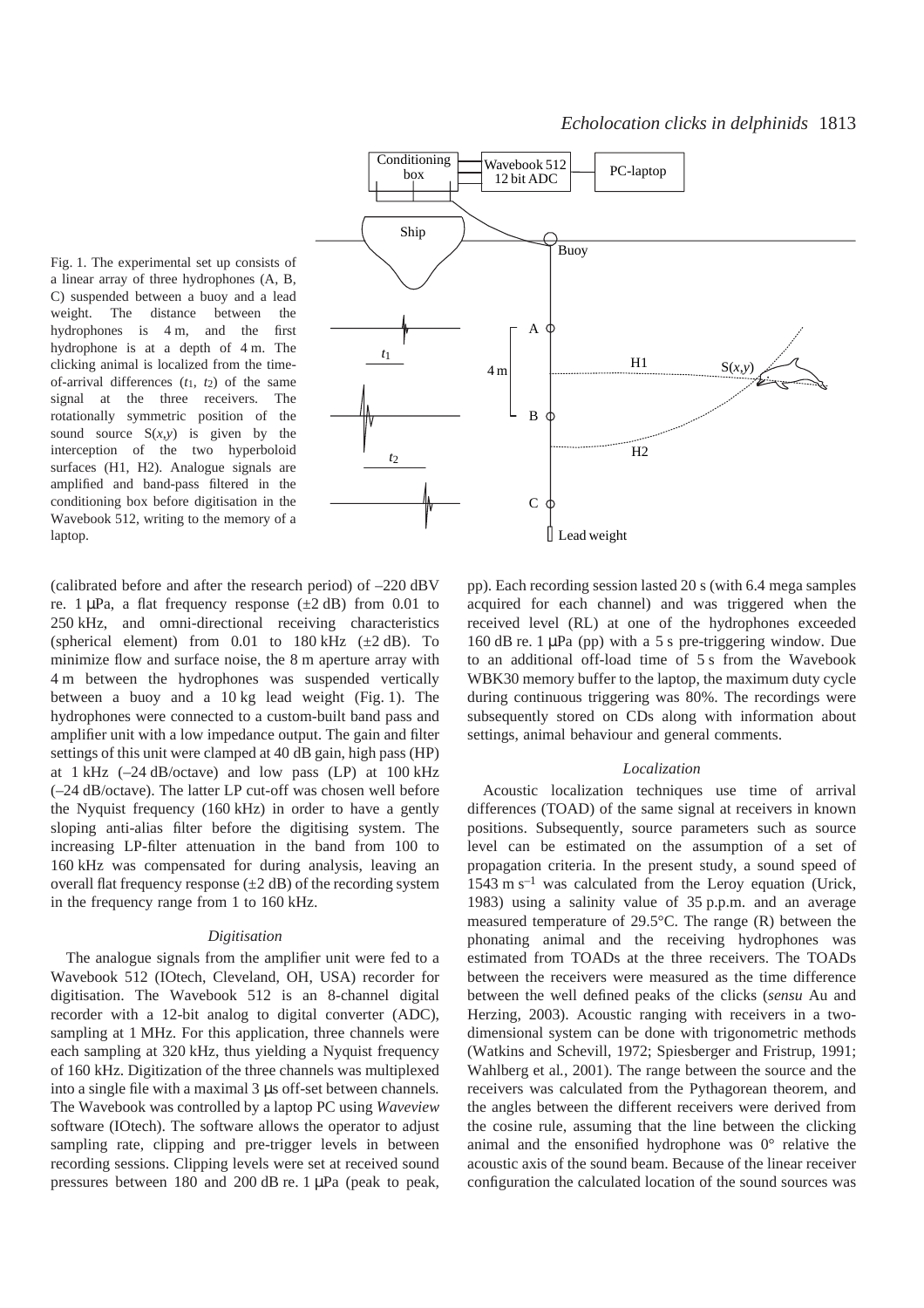rotationally symmetric around the axis of the array. Source levels (SL) were calculated from the following equation: SL=RL+TL. Transmission loss (TL) was estimated by TL=20log(R)+R $\alpha$ , with  $\alpha$  being the frequency dependent absorption at the centroid frequency of the received click.

#### *On- or off-axis?*

All odontocete sonar clicks investigated show a pronounced directionality of amplitude, duration and frequency (Au, 1993). While the off-axis part of sonar clicks may play an important role in eavesdropping by conspecifics, predators and prey, it has probably little relevance to the performance of the sonar. According to Au (1993), because directionality of the hearing system is forward-oriented, only the source properties derived on or close to the acoustic axis are significant for the dolphin's sonar system.

In experiments with trained animals resting on a bite plate or in a hoop while echolocating, it can be ensured that signals are recorded from the beam of the sound generator. In freeranging animals, however, it is more complicated to ensure that the clicks are recorded on-axis due to the combined effects of a directional, but dynamic, sound generator and rapid changes in the heading of the animals. At present, this analytical problem precludes derivation of stringent criteria for a signal being on- or off- the acoustic axis.

The term 'apparent source level' (ASL) has been adopted to emphasize that RL+TL equals the back-calculated sound pressure level at a distance of 1 m from a directional source of unknown orientation. The term source level (SL) can only be used where the recording aspect equals the axis of the sound beam. It is seen from Fig. 2 that ASL of the same clicks recorded with different hydrophones from different aspects varies considerably with time. This changing ensonification of hydrophones is presumably the result of scanning movements of the sound beam as it passes different parts of the array. In such click trains, the clicks with the highest ASL values are likely to represent the properties of sonar signals close to or on the acoustic axis of the phonating animal. Accordingly, we went through all recordings by hand, and classified signals that had maximal, relative amplitude in ensonifications as being close to or on the acoustic axis. This is a rather conservative approach as only a small fraction of the recorded clicks are being considered to be on-axis. However, in our view, there is no practical alternative at present.

## *Signal analysis*

Analysis was performed with Cool Edit Pro (Syntrillium, Adobe) and custom written routines in Matlab 6.0 (Mathworks, Natick, MA, USA). Signal duration  $(τ, μs)$  was determined from the relative signal energy derived by integrating the squared pressure over an interpolated (10 steps) 64 point window, symmetrical around the peak of the signal envelope. Onset of the signal was defined as the point at which 1.5% of the relative signal energy was reached, and the termination of the signal was defined as the point at which 98.5% of the relative signal energy was reached. Received levels at the



Fig. 2. Example of an ensonification event, during which an echolocating *Grampus* scans each of the three receivers (A,B,C). Note how the ensonification moves from hydrophone C to B to A. Full amplitude of the *y*-axes corresponds to an apparent source level (ASL) of 222 dB re.  $1 \mu Pa$  (pp). Local maxima on each of the three channels are likely to represent signals on or close to the acoustic axis of the sound beam. X marks a single click displayed in detail in Fig. 3.

hydrophones were calculated relative to a recorded calibration signal with a known RMS level. Peak–peak (pp) sound pressure level (dB re. 1  $\mu$ Pa, pp) was given by the pp amplitude difference between the signal and the pp value of the calibration signal  $+9$  dB. The RMS sound pressure level ( $dB$  re. 1  $\mu$ Pa, rms) was calculated by integrating the square of the instantaneous pressure as a function of time over the time window  $\tau$  relative to the same integral over the same time  $\tau$  of the calibration signal. Energy flux density (dB re.  $1 \mu Pa^2 s$ ) was defined as the RMS sound pressure level (in  $dB$ )+10log( $\tau$ ) (*sensu* Au, 1993).

The spectral characteristics of the signals were quantified from a 256-point Fast Fourier Transform (FFT) on Hanning windowed data symmetrical around the peak of the envelopes.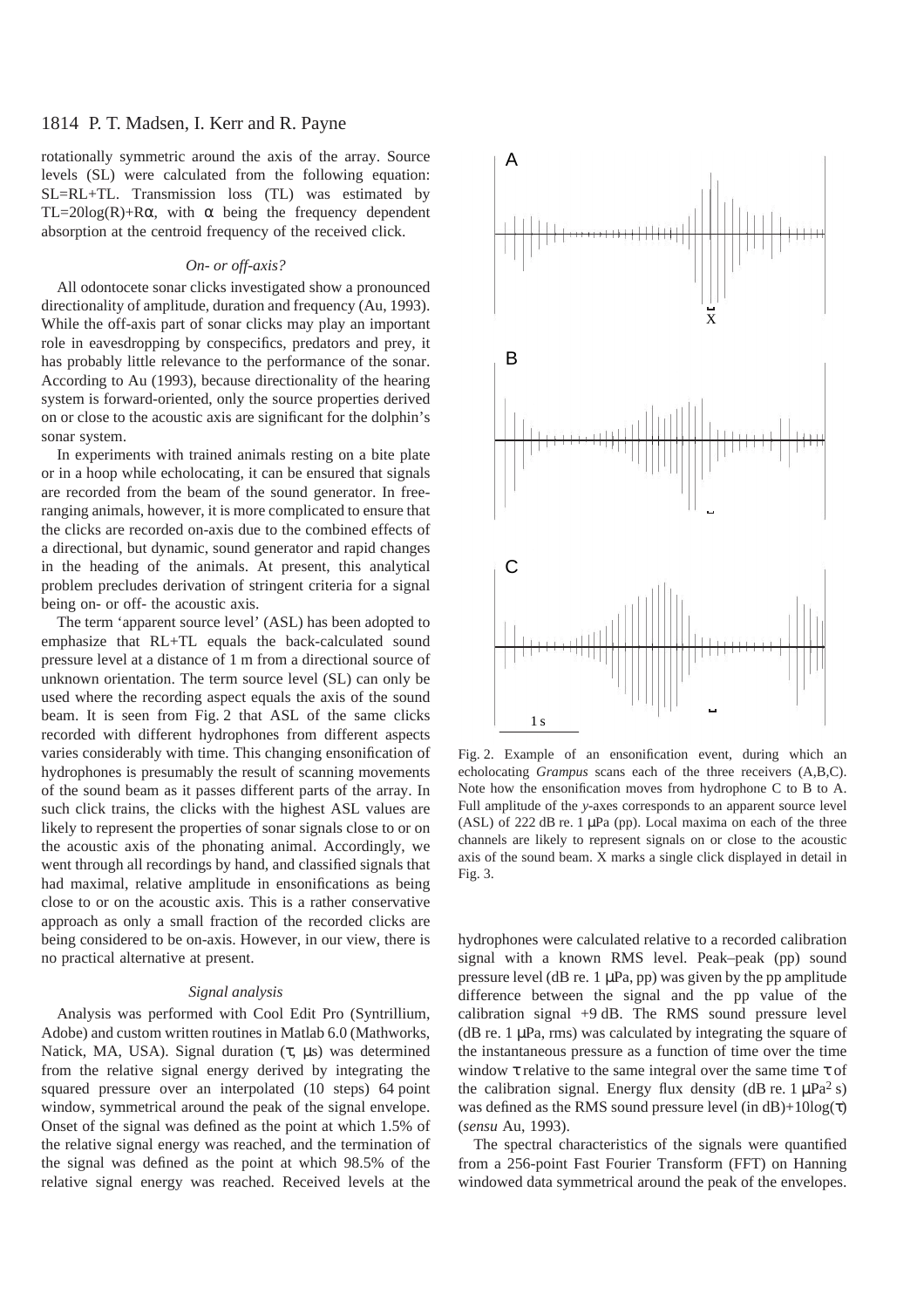The peak frequency (*f*p, kHz) was defined as the center frequency of the band with the highest amplitude of the interpolated (10 step) spectrum. Interpolation was performed using the Matlab 6.0 low-pass interpolation routine with a symmetric filter. The centroid frequency (*f*0, kHz) was defined as the point dividing the interpolated spectrum in halves of equal energy (Au, 1993). The bandwidth (BW) of the signals was described by the  $-3$  dB BW (kHz) and  $-10$  dB BW (kHz) and by the centralized root mean square bandwidth (RMS-BW, kHz) (Au, 1993), describing the spectral standard deviation around the centroid frequency (*f*<sub>0</sub>) of the spectrum. The resonant properties of clicks were expressed by the *Q*-value given by the centroid frequency divided by the centralized RMS-BW. Interclick interval (ICI, ms) was defined as the interval between successive clicks in a click train. Repetition rate (clicks  $s^{-1}$ ) was defined as the inverse of the ICI at any given time, and thereby used as a measure of the instantaneous repetition rate instead of the actual number of clicks per second in a given click train.

## **Results**

#### Grampus

Recordings of *Grampus* were obtained on two occasions. On March 31, 2003, a group of slowly travelling *Grampus* were encountered SW of Sri Lanka at the position N5°56′/E81°30′ (water depth 1200 m). The second recording of *Grampus* took place on April 25, off Sri Lanka at the position N6°20′/E81°40′ (water depth 800 m). The two recording sessions yielded a total number of more than 3000 clicks on each of the three recording channels. Click trains were selected for detailed analysis in the sessions in which one or more of the hydrophones were illuminated by the sound beam of the animals  $(Fig. 2)$ . Nineteen of such illuminating click trains provided un-clipped data with sufficient signal-to-noise ratio where the animal could be localized from TOADs at the three hydrophones.

*Grampus* clicks were predominantly part of long click trains that rose out of, and faded back into, the noise floor of the recordings. Repetition rates of the click trains were generally between 5 and 40 clicks  $s^{-1}$ , but during click bursts, the repetition rates rose to values approaching  $400$  clicks  $s^{-1}$ . A total of 11 well-defined, short click trains were also recorded containing 5–8 clicks with quite stable ICI values of 20 ms.

The importance of selecting on-axis clicks for analysis is demonstrated in Fig. 3, where the waveforms and spectra of the same click recorded from different aspects are displayed. It is seen that the click with the highest ASL of  $220$  dB re. 1  $\mu$ Pa (pp) has a waveform and spectral content quite different from the same click recorded in an aspect 6° off-axis (Fig. 3B), and markedly different from the same click recorded at an aspect  $16^{\circ}$  off-axis (Fig. 3C). The click with the highest ASL is considered to be recorded close to or on the acoustic axis. It consists of a few cycles with a sharp rise and fall time and a duration of  $30 \mu s$ . This putative on-axis click is broadband with a  $-3$  dB BW/ $-10$  dB BW of 30 kHz/60 kHz,  $Q=2.5$ , and a centroid frequency of 78 kHz (Fig. 3A). In the

## *Echolocation clicks in delphinids* 1815

clicks recorded off the acoustic axis, it is seen that there is a low-pass filter effect as a function of increasing azimuth in that the centroid frequency  $(f_0)$  of the  $-6^\circ$  click is reduced to 53 kHz, and the  $f_0$  of the  $-16^\circ$  click is further reduced (to 50 kHz). While the peak frequency  $(f<sub>p</sub>)$  is constant around 45 kHz irrespective of aspect, it is seen that the spectrum of the off-axis clicks is distorted by an increasing number of notches in the spectrum (Fig. 3B,C). Distortion is also seen in the time domain of the off-axis clicks that are longer with more cycles compared to the on-axis signal.

This off-axis distortion in the spectral and time domains is seen in all click trains analysed irrespective of the source level of the assumed on-axis clicks. On top of the effects of off-axis distortion, there is also an effect of reduced source levels in that the  $f_0$  and RMS-BW of on-axis clicks decrease with source level. Analyses of clicks selected from ensonification events as seen in Fig. 2 support the general picture of the source parameters of on-axis *Grampus* clicks summarized in Table 1. An on-axis click has a SL of about  $200-222$  dB re. 1  $\mu$ Pa (pp) with an RMS sound pressure some 13 dB lower, and energy flux densities between 145 and 163 dB re. 1  $\mu$ Pa<sup>2</sup>s. The duration is 30–50 µs and the spectral properties are broadband ( $Q=2-3$ ), RMS-BW around 25 kHz,  $f<sub>p</sub>$  around 50 kHz and  $f<sub>0</sub>$ around 75 kHz. No whistles were detected in the recordings.

## Pseudorca

Recordings of *Pseudorcas* were obtained on two occasions. The first recording session commenced SW of the Maldivian archipelago (N2°24'/E71°53') on February 20, 2003, at a location that had a water depth of 3700 m. A mixed group of approximately 14 animals circled the boat for 20 min. The second recording session commenced in the vicinity of a group of 7–8 animals south west of Sri Lanka (N6°04′/E79°53′) on April 3, 2003, at a location with a water depth of 1500 m.

The vast majority of clicks from this species were recorded from long click trains that rose from the noise floor of the recording during ensonification of the array until the amplitudes of the clicks faded back into the noise again. A total of more than 4000 clicks from such click trains were recorded on each of the three channels. The repetition rate varied between 5 and 40 clicks  $s^{-1}$  in most of the click trains, but during bursts or buzzes, click rates of more than 300 clicks  $s^{-1}$  were observed. A few of the recordings contained very short click trains of 5–8 clicks similar to the ones in *Grampus* recordings. In those short click trains the ICI was more constant at around 25 ms, i.e. an instantaneous repetition rate of around 40 click  $s^{-1}$ . Equivalent to the situation with the *Grampus* datasets, only clicks with relative maxima during ensonifications were considered to be recordings from or close to the acoustic axis. Twenty-two of the ensonification events provided non-clipped clicks with sufficient S/N that could be localized using TOAD at the three receivers. Such clicks are dominated by a single cycle followed by minor oscillations, having durations of around  $30 \mu s$  and estimated source levels between 201 and 225 dB re. 1  $\mu$ Pa (pp). The clicks are broadband with an RMS-BW around 20 kHz,  $-3$  dB BW/–10 dB BW of 30/60 kHz,  $O=2-3$ , and with peak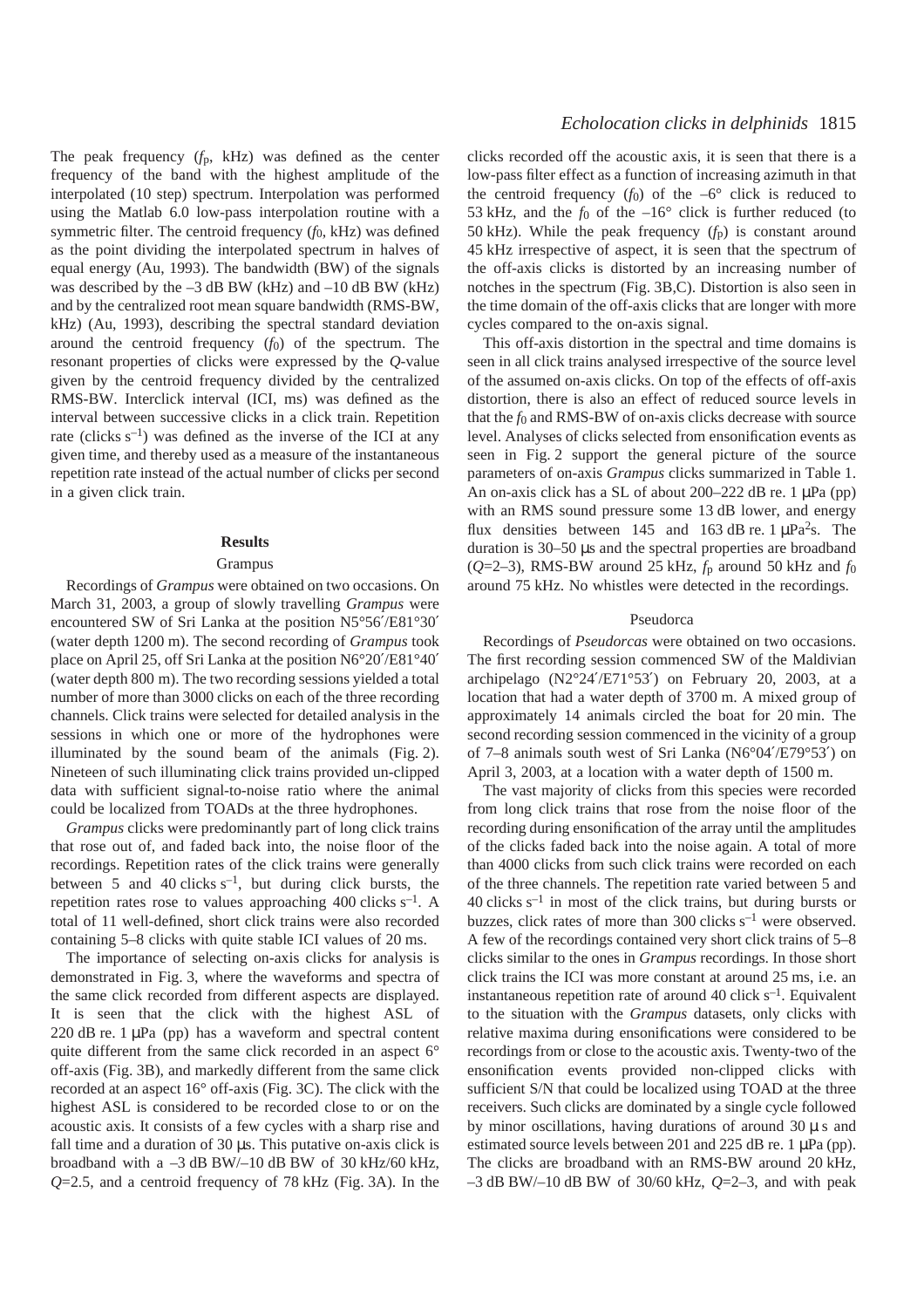

Fig. 3. Three versions of the same *Grampus* click X from Fig. 2 are displayed. (A) The presumed on-axis version of the click with a high apparent source level (ASL), short duration (left) and a smooth, broadband spectrum (right). (B) The same click recorded 5° off the recording aspect of A. The duration is longer, the ASL is lower, and the bandwidth and  $f_0$  are reduced compared to A. (C) The same click recorded in an aspect of 10° compared to A. The duration has increased, ASL, *f*<sub>0</sub> and bandwidth have decreased compared to A and B, and a number of notches are seen in the spectrum.

frequencies around 40 kHz and centroid frequencies in the range 33–68 kHz. When analysing the off-axis versions of the same clicks, a pattern similar to the one for *Grampus* clicks emerges. ASL,  $f_0$  and bandwidths drop as a function of increasing azimuth, and the off-axis spectra show deep notches.

Presumed on-axis clicks not only differ in SL, but also with respect to their spectral properties. Fig. 4 gives three examples of on-axis clicks with different source levels from 200 to 225 dB re.  $1 \mu Pa$  (pp). It is seen that there is a low-pass filter effect with decreasing source level, even though  $f_p$  is more variable. This effect is also demonstrated in a reduced bandwidth and *f*0 with decreasing source level. However, the spectra of the on-axis clicks are smooth and lack the notches seen in off-axis clicks with similar ASL values. Representative properties of on-axis *Pseudorca* clicks are summarized in Table 1. A large number of frequency modulated whistles were also recorded, but analysis of these is beyond the scope of this study.

#### **Discussion**

Philips et al. (2003) conducted an echolocation experiment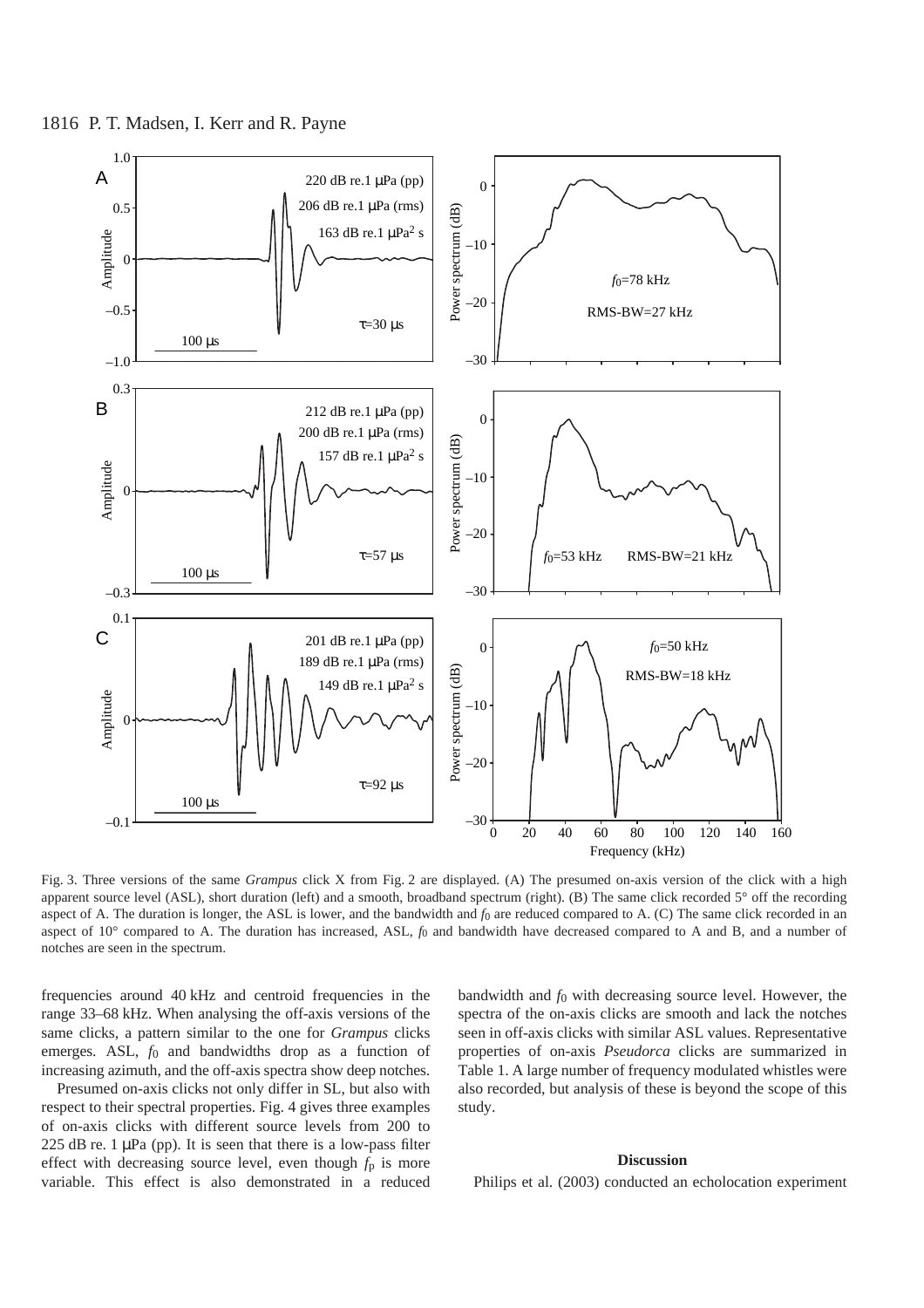|                                           | Grampus        |                | Pseudorca      |                | <i>Tursiops</i> |
|-------------------------------------------|----------------|----------------|----------------|----------------|-----------------|
| Parameters                                | Wild           | Trained        | Wild           | Trained        | Trained         |
| $SL_{pp}$ (dB re. 1 µPa, pp)              | $220(202-222)$ | $200(170-216)$ | $220(201-225)$ | $220(155-225)$ | 225             |
| $SL_{rms}$ (dB re. 1 µPa, rms)            | $207(190-210)$ | NA.            | $208(190-215)$ | <b>NA</b>      | 210             |
| $SL_E$ (dB re. 1 $\mu$ Pa <sup>2</sup> s) | $164(147-166)$ | NA.            | $163(145-168)$ | <b>NA</b>      | 167             |
| $\tau(\mu)$                               | $40(30-75)$    | $50(40-70)$    | $30(18-55)$    | $30 - 50$      | 50              |
| $f_0$ (kHz)                               | $75(58-91)$    | $57(53-83)$    | $49(33-68)$    | <b>NA</b>      | 100             |
| $f_{\rm D}$ (kHz)                         | $49(42 - 110)$ | $48(27-104)$   | $40(26-79)$    | $30 - 125$     | 115             |
| RMS-BW (kHz)                              | $25(19-31)$    | 25             | $20(12-29)$    | <b>NA</b>      | 25              |
| $-3$ dB BW (kHz)                          | $27(15-84)$    | $40(30-84)$    | $35(15-76)$    | $5 - 80$       | 50              |
| $-10$ dB BW (kHz)                         | $66(20-124)$   | 100            | $63(39-89)$    | NA             | 60              |

Table·1. *Source parameters from wild and trained* Grampus *and* Pseudorca *with maximum values from trained* Tursiops *for comparison*

Values give range. NA, not available.

SL, source level; pp, peak to peak; rms, root mean square; E, energy flux density; τ, signal duration; *f*0, centroid frequency; *f*p, peak frequency; RMS-BW, rms bandwidth.

Data for the trained *Grampus* are from Philips et al. (2003).

Data for the trained *Pseudorcas* are from Thomas et al. (1988a), Thomas and Turl (1990), Brill et al. (1992) and Au et al. (1995). Data for *Tursiops* are from Au (1993).



Fig. 4. Dynamics of the sound generator. Three examples (A–C) of on-axis clicks from *Pseudorca* are displayed (top) along with their spectra (bottom). All three clicks consist of one cycle with a short duration. While the *f*p values are rather constant, it is seen that the *f*0 values and the bandwidth are positively correlated with the source level.

with a blindfolded *Grampus* that was trained to discriminate between two different sonar targets at ranges of 2–6 m. Sonar clicks believed to be recorded close to the acoustic axis of this animal showed estimated source levels as high as 216 dB re. 1  $\mu$ Pa (pp), durations between 40–70  $\mu$ s and bimodal spectra with peak frequencies around 50 kHz and  $f_0$ around 60 kHz (see Table 1). Such properties closely resemble the source properties derived from free-ranging specimens in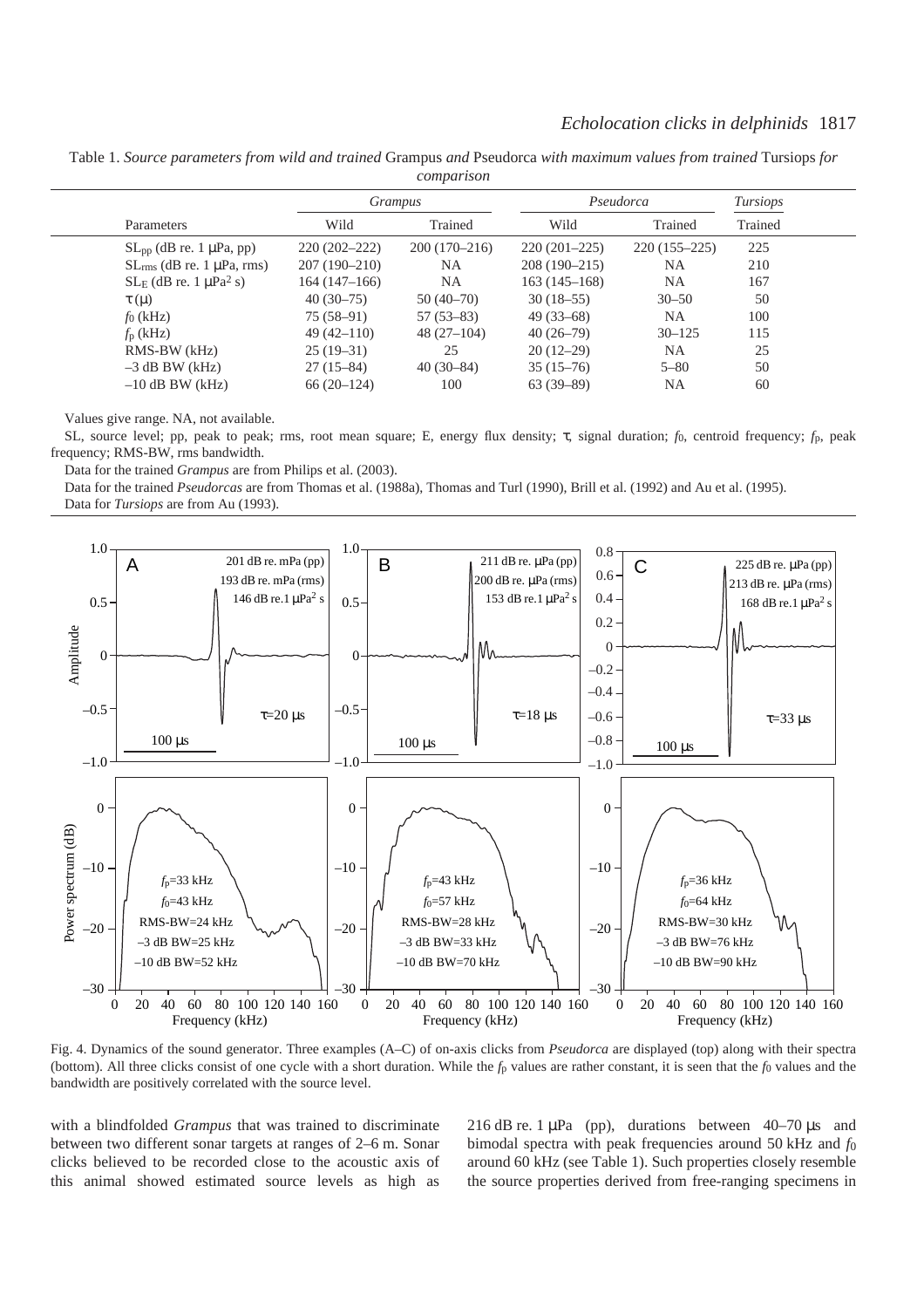this study, except for lower SL values and longer click durations in the study by Philips et al*.* (2003).

The lower estimated source levels in the captive animal might be explained by the fact that the ranges between the animal and the target were small compared to the situation with the free-ranging *Grampus*. This is supported by the fact that the repetition rate of the captive animal was  $20-100$  clicks  $s^{-1}$ compared to 5–50 clicks  $s^{-1}$  in the present study, suggesting a longer target range for the free-ranging animals, and thereby also a potential need for higher SL values. This is corroborated by a recent study demonstrating that several free-ranging odontocetes adjust their SL to the target range when echolocating on deployed recording gear (Au and Benoit-Bird, 2003).

Philips et al. (2003) observed only a few high peak frequencies of more than 100 kHz, which is different from the consistently high peak frequencies in clicks obtained from other similar sized delphinids such as *Tursiops* and beluga when echolocating in pens in the same environment (Au, 1993). Philips et al. surmised that this lack of high peak frequencies may relate to the lower source levels from the *Grampus* during the short-range echolocation task, and that a *Grampus* producing higher source levels will have high peak frequencies comparable to clicks from *Tursiops* and *Beluga*. Although a single click with an  $f<sub>p</sub>$  of 105 kHz was recorded from the free-ranging *Grampus*, we generally recorded  $f_p$  in the same frequency range between 40 and 50 kHz, despite the fact that the source levels of some clicks were twice as high (Table·1) as the maximum SL reported from the captive *Grampus*.

However, in bimodal spectra with low *Q* values, the peak frequency is not a very good measure of the spectral emphasis since very small shifts in the spectral energy distribution will lead to peak frequencies differing by more than an octave (see Fig. 3A). The centroid frequency is a much more robust measure of spectral emphasis than *f*p, and it appears that the centroid frequencies of the captive and the free-ranging animals are generally alike in that they range from 50 to 70 kHz, despite their source level differences. It is therefore evident that free-ranging *Grampus* use biosonar clicks with source levels similar to trained *Tursiops* and *Belugas* during long range echolocation tasks, but with centroid frequencies almost one octave lower.

Centroid frequencies in the range 50–70 kHz match the frequency of best hearing from a trained *Grampus* involved in a psychophysical experiment (Fig. 5) (Nachtigall et al., 1995). Thus, free-ranging *Grampus* produce and hear biosonar pulses with a lower frequency emphasis than clicks from trained *Tursiops* and *Beluga*. It should be noted, however, that the most powerful clicks from the free-ranging *Grampus* have *f*0 close to 80 kHz, which is right at the high frequency cut-off in the only available audiogram for *Grampus* (see Fig. 5). If the returning echo has the same spectral distribution as the emitted pulse, the consequence will be that the animal cannot detect half of the energy in the returning sonar pulse. High frequency components are the byproduct of high acoustic outputs in



Fig. 5. Audiograms of *Grampus* (blue line) and *Pseudorca* (red line) along with representative spectra of on-axis clicks from each species on a relative dB scale. Note that high ambient noise levels masked the maximum sensitivity of the *Grampus* audiogram, which explains the large difference in threshold between the two species (Nachtigall et al*.,* 1995). Coloured bars signify frequency range of the centroid frequencies of on-axis clicks from the two species recorded in the wild. The *Grampus* audiogram is from Nachtigall et al. (1995) and the *Pseudorca* audiogram from Thomas et al. (1988a).

odontocete sound production (Au et al., 1995), but the apparent 50% energy loss in the case of *Grampus* clicks with high SL values may be explained by the fact that the old *Grampus* used for the psychophysical experiment may have suffered from a hearing disability at higher frequencies, as seen in some old *Tursiops* (Ridgway and Carder, 1997). If so, the super-audial energy fraction in high-powered clicks may be considerably lower in young animals that have normal high frequency hearing.

Much data exists concerning properties of clicks produced by captive *Pseudorcas* in various setups. Thomas et al. (1988b) made the first study on echolocation in *Pseudorca*, when they trained a blindfolded animal to look for a spherical target at a short range of  $4 \text{ m}$ . The echolocation clicks from this animal had source levels around  $150$  dB re.  $1 \mu Pa$  (pp) and peak frequencies between 17 and 56 kHz. To test the maximum detection range, Thomas and Turl (1990) performed another study with a *Pseudorca* that was trained to echolocate a target at ranges between 40 and 120 m. Clicks recorded from this animal had high SL values of  $200-225$  dB re. 1  $\mu$ Pa (pp), short durations of  $50-70 \mu s$ , and spectra with peak frequencies between 95 and 125 kHz and little energy below 50 kHz.

Brill et al. (1992) conducted a discrimination test at short range, in which a young *Pseudorca* was trained to discriminate between a spherical and a cylindrical target. Signals produced during this activity had source levels around  $175$  dB re. 1  $\mu$ Pa (pp), peak frequencies around  $38$  kHz and  $-3$  dB BW around 40 kHz. Peak frequencies around 100 kHz were observed in those cases in which the animal produced clicks with source levels above 185 dB re.  $1 \mu Pa$  (pp). Au et al. (1995) recorded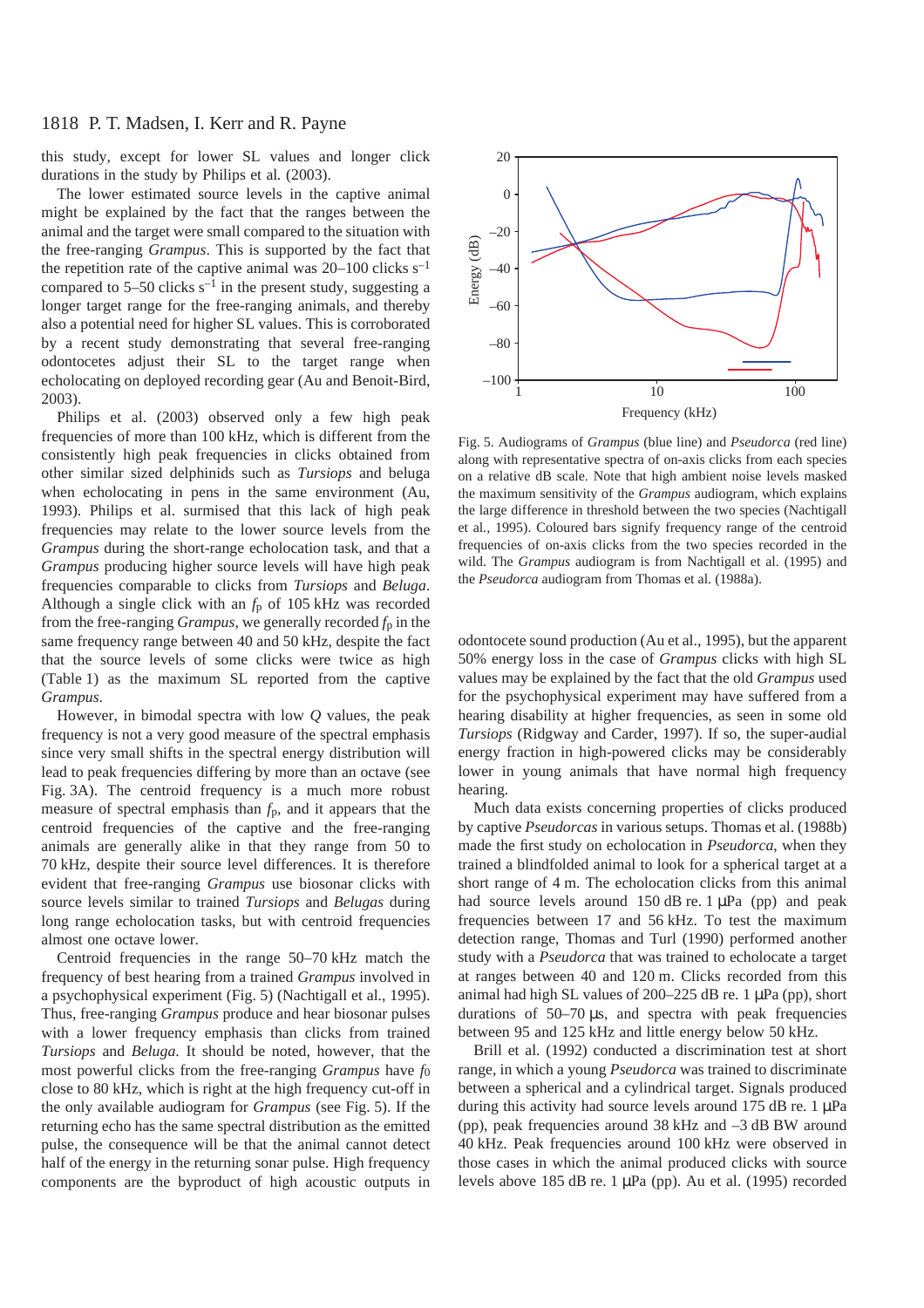signals from an echolocating *Pseudorca* with an array of hydrophones to quantify the directional properties of the sound beam. They classified the recorded signals in four groups, based on source level and spectra. This ranged from group 1 signals with a single, low-frequency peak around 40 kHz and source levels around 200 dB re.  $1 \mu Pa$  (pp) to group 4 signals with a single high-frequency peak around 100 kHz and source levels around  $215$  dB re. 1  $\mu$ Pa (pp). The two intermediate click groups had source levels that lay between these values and included bimodal spectra dominated by a low spectral peak (group 2) and a high spectral peak (group 3), respectively. Au et al. (1995) found a forward directed beam with a directionality index (DI) varying from 22 to 29 dB, depending on the centroid frequencies of the signals.

Thus, estimated source properties from trained *Pseudorcas* in various contexts show considerable differences in source level  $(50 dB)$  and spectral dominance  $(1–2 \text{ octaves})$ . The source properties from free-ranging *Pseudorcas* also show some plasticity, but certain features are much more stable than is the case for signals from the various captive animal settings. The source levels of clicks from free-ranging *Pseudorcas* vary between 200 and 225 dB re.  $1 \mu Pa$  (pp), and the centroid frequencies are positively correlated with the source level, and range from 40 to 60 kHz. With a single exception of 78 kHz, the peak frequencies are quite stable around 35 kHz.

Hence, free-ranging *Pseudorcas* produce SLs in the same range of 200–225 dB re.  $1 \mu Pa$  (pp) as observed for a trained *Pseudorca* during a long-range target detection experiment, but the peak frequencies of the clicks from the free-ranging animals are 2 octaves lower than those made by a captive animal that was echolocating for a steel sphere at long range. Instead, the free-ranging animals produce clicks with spectral properties similar to the clicks in the discrimination study by Brill et al. (1992) and the type 2 clicks in the Au et al. (1995) study. However, as is the case with the broadband *Grampus* clicks, peak frequencies are not a very good measure of the spectral emphasis, and when using the more appropriate centroid frequency as a measure (Au et al*.*, 1995) it becomes evident that *f*0 for free-ranging *Pseudorcas* lies between 40 and 60 kHz. This frequency range fits the frequency range of best hearing (Fig. 5) measured from a young animal in a psychophysical experiment (Thomas et al*.*, 1988a).

It is seen from Fig. 5 that a powerful *Pseudorca* click with a centroid frequency of 60 kHz has  $a - 10$  dB BW that matches the  $-10$  dB BW of highest sensitivity in an audiogram from a young, healthy *Pseudorca*. However, in the long-range, targetdetection experiment by Thomas et al. (1990), the animal consistently produced clicks that had peak frequencies around 100 kHz, beyond the upper limit of best hearing. Available physiological data suggest that the audiometric system of odontocetes is characterized by a low-pass (LP) filter with a very high cut-off of more than 100 dB/octave. If the audiogram of the young *Pseudorca* is representative for the species, it is surprising at first glance to find that the spectral peaks of some clicks are found well above the upper hearing limit. However, when employing a sharp LP filter  $(100 \text{ dB/octave})$  at 85 kHz

## *Echolocation clicks in delphinids* 1819

of an on-axis *Pseudorca* click with an *f*p at 78·kHz, it appears that the overall amplitude of the click is reduced by only 1.5 dB, whereby 85% of the click energy is retained and available for detection in the returning echo. Reductions of the same small order of magnitude can be expected from clicks with higher peak frequencies, but with the same approximate centroid frequency.

Thus, the present data lend weight to the contention by Au et al. (1995) that spectral energy at high frequencies is the byproduct of high source levels, and that the overall gain in audible energy from the returning echo is large compared to the non-detectable energy at high frequencies produced as a byproduct of high SL values. The important thing is that the centroid frequencies of the clicks are within the frequency range of best hearing (Fig. 5). This is consistently the case for the free-ranging *Pseudorcas*, and apparently also for captive conspecifics.

A remarkable feature of the source properties of odontocete sonar signals both in captivity and in the present study is the variable centroid frequencies. A physical consequence of this phenomenon is that the transmitting and receiving beam widths are affected (Au et al*.*, 1995), so that a doubling in centroid frequency will double the directionality. It means that generation of low amplitude clicks with low centroid frequencies leads to a broader beam, i.e. a larger cone in front of the animal will be ensonified by the half-power beam. On the other hand, when high SL clicks are generated with higher centroid frequencies, the transmission beam will be narrower and the half power sound beam will cover a smaller cone in front of the animal. So the sonar beam will perform in a fashion similar to a flashlight with a variable light cone.

The results from the present study leave no doubt that freeranging *Pseudorca* and *Grampus* do have a dynamic sound generator with variable SL and centroid frequencies. Transmitting and receiving beams estimated from clicks with high SL values and centroid frequencies represent the maximum properties of the sonar system. The present study shows that the biosonar of free-ranging animals is evidently not implemented by a static high-powered system with fixed beams, and what the functional consequences of this plastic modus operandi are in the wild remains to be investigated.

It appears that the source parameters of clicks from *Pseudorca* and *Grampus* are quite similar in terms of duration and source level range. The waveform of *Pseudorca* clicks is slightly shorter and simpler than the waveform of *Grampus* clicks, whereas the centroid frequencies of *Grampus* are some 25·kHz higher than those of *Pseudorca*. The higher centroid frequencies may relate to the fact that *Grampus* are smaller than *Pseudorca* with smaller sound producing structures, and that higher frequencies are needed to achieve the same directionality as found in *Pseudorca* clicks. It has been suggested that the sharp and unique indentation of the *Grampus* melon may affect its transmitting properties (Nachtigall et al*.*, 1995; Philips et al*.*, 2003), but there are at present no data to test this conjecture.

The source properties reported here for *Grampus* and *Pseudorca* are generally consistent with the sonar signal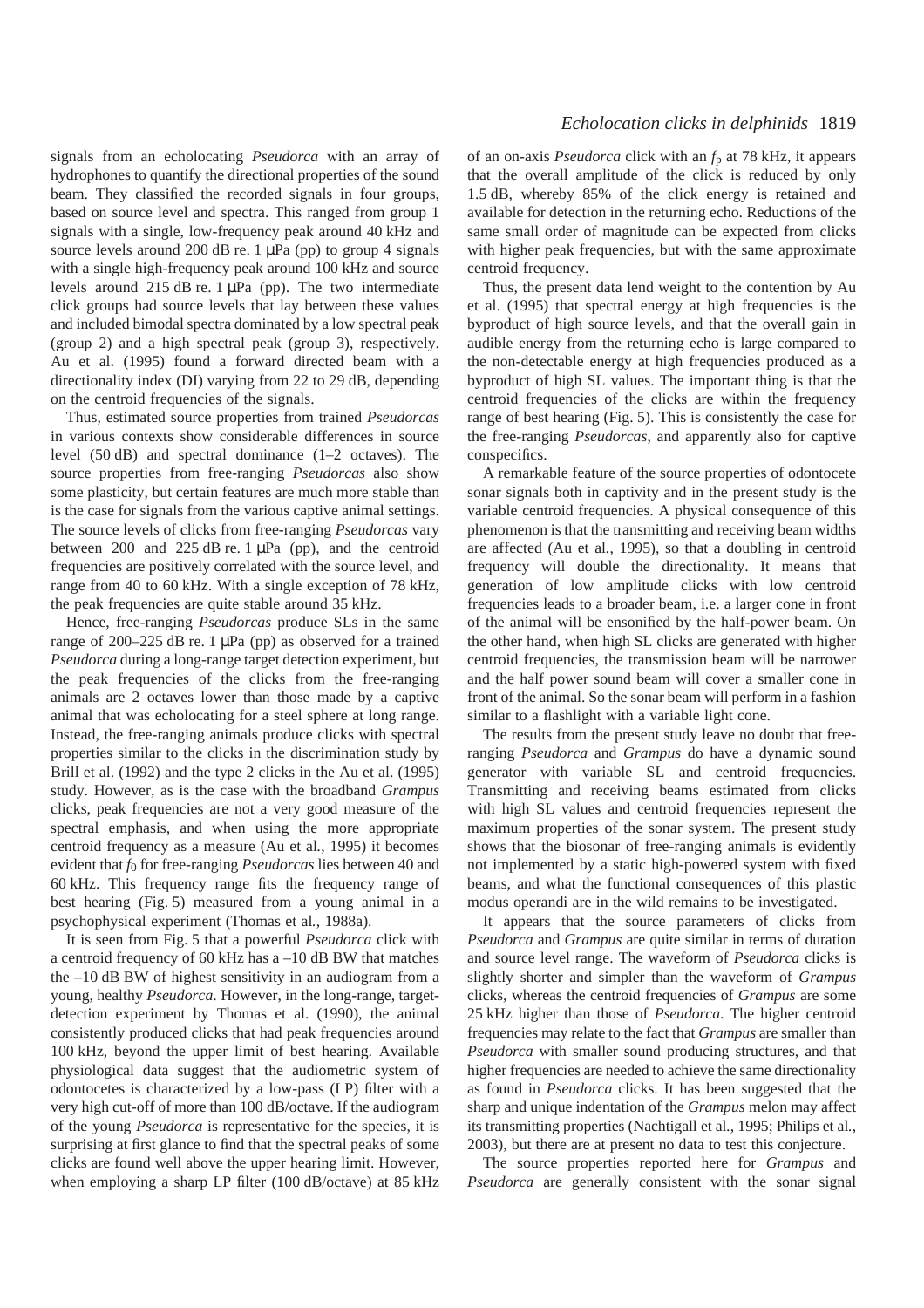properties of a very large group of delphinid odontocetes that produce short  $\left($ <100  $\mu$ s) broadband  $\left(Q=1-3\right)$  transients with source levels up to around 225 dB re.  $1 \mu Pa$  (pp) (Au, 1993). Both species in this study produce signals with amplitudes, energy flux densities, and durations that are comparable to *Tursiops* (see Table 1 for comparison). It is striking, though, that both the audiograms from the captive animals and the analysis of spectra from free-ranging specimens suggest that *Pseudorca* and *Grampus* produce and detect sonar signals with centroid frequencies almost one octave below those of the powerful clicks made by *Tursiops* and beluga (*Delphinapterus leucas*). Watkins (1980) has proposed that there is a link between the size of the animal, and thereby the size of the sound producing structures, and frequency emphasis of the clicks. While this holds true when comparing *Pseudorca* and *Grampus* with the slightly smaller *Tursiops*, size differences cannot account for the spectral differences if the comparison is made to the similar sized beluga. Additional data on signals, habitats, prey and behavior of other free-ranging odontocetes is needed before the shaping factors of odontocete sonar signals can be fully uncovered.

Analysis of click trains from a trained beluga in target detection experiments has shown that this animal, contrary to *Tursiops* and *Pseudorca*, emits packets of 4–5 clicks with ICI values (40 ms) that are shorter than the two-way-travel times between animal and target (Turl and Penner, 1989). Au (1993) speculated that this might relate to unknown adaptations to a life in a highly reverberant ice-covered habitat, or that the animal simply had a unique and peculiar echolocation pattern. In two of the recording sessions with the free-ranging *Pseudorca* and *Grampus*, similar short click trains of 5–8 clicks with ICI values of 20 ms were observed. There are no clues to determine whether they serve the same function and are produced in the same behavioral context as the packets of clicks from the captive beluga. We can only note their existence and point out that free-ranging species other than the single, captive beluga do produce short packets of clicks with constant ICI values. Hopefully, future studies will be able to uncover the functional significance of this type of apparent echolocation pattern, given that it is so very different from normal, longer trains of clicks.

From the above discussion it is evident that the signals used for echolocation are identical in *Grampus* and *Pseudorca*, despite their preferences for different prey. This suggest in turn that differences in size, foraging behaviour and use of habitat may play a more dominant role in shaping the properties of odontocete sonar signals than the size, distribution and acoustic properties of prey items. It should be recognized that the source parameters presented in this study are from animals echolocating on deployed recording gear rather than prey items, and we cannot be sure that the source properties would be the same when these same animals use their biosonar for foraging. We nevertheless feel confident that the properties reported here reflect the minimum capabilities of the sound production system of these two species, and that models for detection of prey can be made on this basis.

Evans (1973) advanced the idea that there is an inverse relationship between  $f_p$  and prey size, as detection of smaller prey requires higher frequencies for adequate resolution. To yield efficient backscatter, a sonar target must be in the geometric scatter zone where the effective circumference of the target is larger than the dominating wavelengths of the sonar pulse (Medwin and Clay, 1998). With minimum centroid frequencies of 40–50 kHz in *Pseudorca* and *Grampus* clicks, sonar targets with radii larger than 0.7 cm will thus provide geometric backscatter. Hence, all biologically relevant prey items, whether cephalopods or fish, will be in the geometric scatter zone. But the target strength changes with the size and properties of the target. Fish with swim bladders have a much higher target strength than similar-sized animals such as cephalopods, which have no air cavities. It is therefore relevant to evaluate the detection potential of the sonar clicks collected from free-ranging specimens in the light of the properties of representative prey items.

In a range detection experiment in the noisy environment of Kaneohe Bay in Hawaii, a female false killer whale was trained to echolocate a 7.62 cm spherical target with a target strength (TS) of –30·dB. The distance to the target was increased until detection fell to chance. Using an average SL of 221 dB re. 1  $\mu$ Pa (pp) the animal had a 75% correct detection of the sphere at a range of some 98 m (Thomas and Turl, 1988). The ambient spectral noise level in Kaneohe Bay in the frequency range of the centroid frequency of *Pseudorca* clicks is around 50 dB re.  $1 \mu Pa^2 Hz^{-1}$  (Thomas et al., 1988a). Hence using the sonar equation (Urick, 1983), and assuming that all variables are equal except for SL, ambient noise level and target strength, the detection range of biological targets by free-ranging *Pseudorcas* can be estimated. Using a SL value from this study of 220 dB re.  $1 \mu Pa$  (pp) (Table 1) and a spectral noise density in the open ocean away from the surface at sea state 3 of 35 dB re. 1  $\mu$ Pa<sup>2</sup> Hz<sup>-1</sup> at 50 kHz (Urick, 1983), the echo to noise ratio has been improved by 14 dB compared to the situation for the trained animal in Kaneohe Bay.

In the following, it is assumed that detection is limited by ambient noise. On that basis, we have tabulated the detection ranges at 75% level of prey items with different TS in Table 2. It is seen that *Pseudorcas* should be able to detect a mediumsized (1 m) yellowfin tuna *Thunnus albacares* at 75% level at ranges up to 200 m if both prey and predator are away from the noisy surface. This range is increased if the SL is increased, and it is decreased if the noise levels rise due to near-surface foraging, or deteriorating weather including rain and increased wave action. Prey items such as larger fish and other delphinids may be detected at even greater ranges (up to 300 m). However in the latter case, hunting tactics may involve a stealthy approach as has been indicated in transient killer whales (Barret-Lennard et al*.*, 1996). In contrast, when hunting for squid, it is seen that *Pseudorca's* estimated detection range drops to ranges comparable to those of *Grampus* when it is searching the same prey (Table 2). Recently, Au et al. (2004) made a foraging model for echolocating killer whales *Orcinus orca*, based on psychophysical data from captive specimens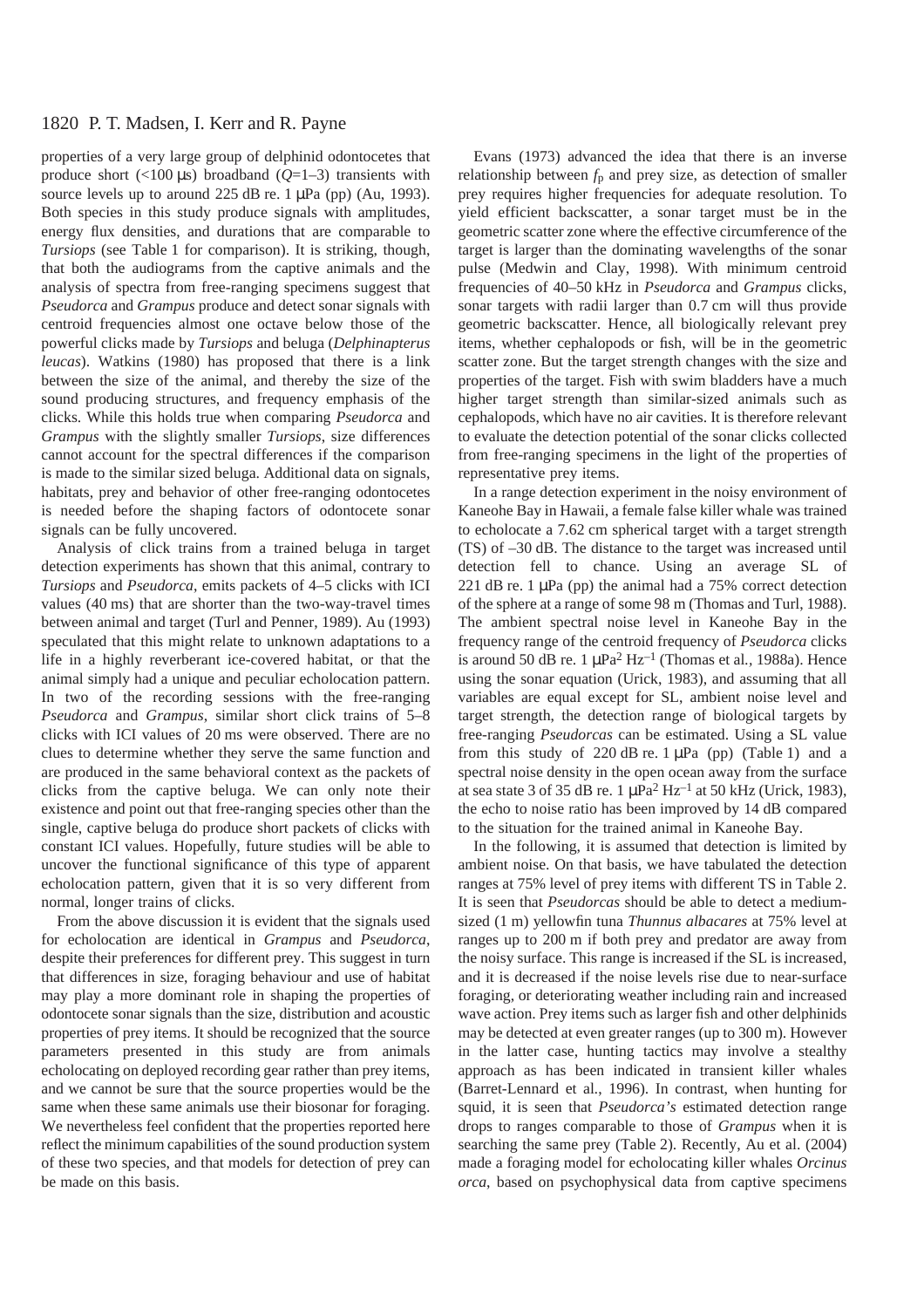|                |                             |       |                                                    |                               |           | Detection |
|----------------|-----------------------------|-------|----------------------------------------------------|-------------------------------|-----------|-----------|
|                | SL                          | Ť0    | Noise                                              |                               | TS        | range     |
| Predator       | $(dB \r{re.} 1 \mu Pa, pp)$ | (kHz) | (dB re. 1 $\mu$ Pa <sup>2</sup> Hz <sup>-1</sup> ) | Prey                          | (dB)      | (m)       |
| Pseudorca      | 220                         | 50    | 35                                                 | Tuna $(1 \text{ m})$          | $-301$    | 210       |
| Pseudorca      | 220                         | 50    | 35                                                 | Dolphin ( <i>Tursiops</i> )   | $-20^2$   | 320       |
| Pseudorca      | 220                         | 50    | 35                                                 | Small squid (20 cm)           | $-50^{3}$ | 80        |
| Grampus        | 220                         | 75    | 32                                                 | Small squid (20 cm)           | $-50^{3}$ | 85        |
| <b>Grampus</b> | 220                         | 75    | 32                                                 | Large squid $(80 \text{ cm})$ | $-40^{3}$ | 130       |

Table 2. *Estimated detection ranges of different prey items based on detection capabilities of a captive Pseudorca, and the source parameters derived in the present study*

SL, source level; *f*0, centroid frequency; TS, target strength.

It is assumed that detection is limited by ambient noise, and that the receiving system of a *Grampus* performs like that of a *Pseudorca*. TS for a *Tursiops* may not represent TS for smaller delphinids preyed upon by *Pseudorca*, but it is the only available TS for a dolphin. <sup>1</sup>Bertrand et al. (1999); <sup>2</sup>Au (1996); <sup>3</sup>Medwin and Clay (1998).

and source properties of clicks from free ranging specimens, and modelled scatter properties of moving salmonid prey. They estimated that foraging *Orcas* should be able to detect a salmon at a range of 100 m in sea state 4 noise conditions with a recognition differential of more than 9 dB. Thus, the estimated detection ranges of tunas by *Pseudorcas* in the present study are larger than estimated for *Orcas* foraging on chinook salmon (Au et al., 2004). The difference is likely to relate to the estimated recognition differential for the *Orcas* compared to the measured values for the *Pseudorca*, and the lower target strength estimates for the salmon compared to a 1 m tuna.

Although echolocation has been demonstrated in *Grampus* (Philips et al*.*, 2003) there is no information about the maximum detection capabilities for this species. Making the crude assumption that the performance of the detection system matches that of *Pseudorca*, the detection ranges of cephalopod prey by *Grampus* can be evaluated. A spectral noise level of 32 dB re. 1  $\mu$ Pa<sup>2</sup> Hz<sup>-1</sup> at 75 kHz, being slightly lower than that used for *Pseudorca*, has been adopted because of the higher centroid frequencies of the *Grampus* clicks. Main prey items of *Grampus* include medium-sized squid with mantle lengths on the order of 30 cm (Clarke and Pascoe, 1985). The target strength of squids of this size is approximately  $-50$  dB (Medwin and Clay, 1998). Under the outlined set of assumptions, it can be estimated that an echolocating *Grampus* can detect a single medium-sized squid at a range of some 80 m if both the source and the target are at the same depth. This is considerably less than the estimated maximal detection range for the primary prey of *Pseudorca*, and it relates primarily to the scatter properties of the prey targets and not to differences in the biosonar signals of the two odontocetes.

The behaviour and movements of the different prey types may in part compensate for the discrepancy between the ranges at which *Grampus* and *Pseudorca* can detect their primary prey. While larger fish may hold a distance in a school that maintains them as individual sonar targets, the schooling behaviour of mesopelagic squids may yield better scatter, because they are close enough to act as a single sonar target having a higher target strength than individual squid (BenoitBird and Au, 2001), and thereby increase the potential detection range.

While the listed estimates of detection ranges for different prey types are indeed based on a number of unknowns, they are robust enough to suggest that free-ranging *Grampus* and *Pseudorcas* in a natural habitat can detect their primary prey at ranges of 100 m or more, and thereby at ranges similar to those at which trained animals can detect steel spheres in a noisy shallow water environment. Thus, source properties derived from free-ranging animals suggest that both odontocete species have evolved a sonar system that allows them to derive information about their habitat and prey at considerable ranges. *Pseudorca* is expected to detect large fish at ranges twice as far away as *Grampus* can searching for medium sized squids, which relates to different target properties rather than to different source properties. Neither of these species has the potential for long range biosonar that has been indicated for the sperm whale, which under equivalent noise conditions should be able to detect similar sized cephalopod prey at ranges of more than 500 m (Møhl et al., 2003). This is due to the fact that the sperm whale emits directional biosonar clicks with little attenuation at centroid frequencies 1–2 octaves lower than the centroid frequencies in the delphinid clicks. Also, the large and specialized sound generating mechanism in the nose of the sperm whale generates source levels that are five times higher than measured for smaller odontocetes (Møhl et al*.*, 2003).

The capture of a wild, well-nourished, but deaf and mute dolphin (Ridgway and Carder, 1997) is a sobering reminder that biosonar may indeed not be the only sensory modality used by odontocetes for locating and capturing food. So although biosonar undoubtedly plays an important role in foraging, and in the successful evolutionary radiation of the entire odontocete suborder (Norris, 1968), there is a great need to understand the extent by which biosonar is assisted by other cues, and what the behavioral contexts of different sensory modalities are. Biosonar detection of a prey item at a certain range does not necessarily mean that the animal will pursue, if cost-benefit analyses render such engagement as futile.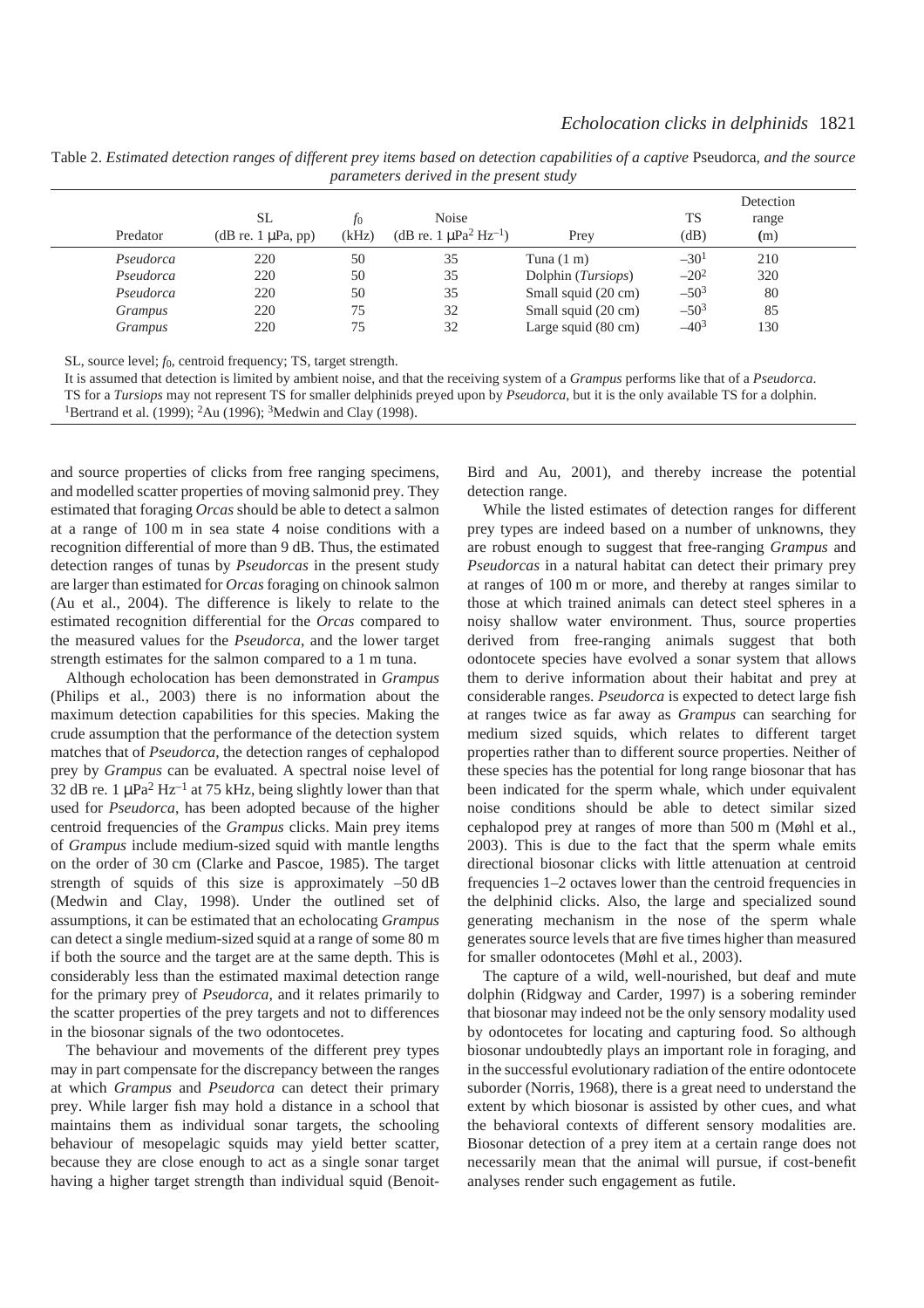One of the next challenges in this area of experimental field biology is to shed light on how and when biosonar signals of free-ranging odontocetes are used to locate prey, and how predators and prey interact acoustically. A relevant path in such research would be to combine knowledge of the source parameters of biosonar clicks from free-ranging species with information about 3-D movement patterns derived from onboard multisensor tags (Johnson and Tyack*,* 2003). This would make it possible to put the sound production dynamics in biosonar-based foraging systems into a relevant behavioral context.

In conclusion, this study has shown that source parameters can be estimated from free-ranging delphinids in oceanic waters. The source properties of *Grampus* and *Pseudorca* are generally in line with source properties from trained animals, but show less variation, higher source levels and lower centroid and peak frequencies. Click characteristics for both species are much alike, but *Grampus* clicks have centroid frequencies 25·kHz above those of *Pseudorca*. Both species exhibit dynamic sound production in terms of source level and spectral content, supporting the view that maximum source properties from trained animals are not fully representative of the production of biosonar signals in free-ranging conspecifics. The dynamics of the source parameters, linking centroid frequency and source levels, will affect the transmitting and receiving beams of these animals, but it is not clear at present what the biological implications are.

We have presented foraging models that utilize the synergistic effect of integrating psychophysical data from captive animals with source parameters of free-ranging animals. We estimate that *Grampus* can detect its primary prey, cephalopods, at ranges on the order of 100 m, and that *Pseudorca* can detect large fish at twice that range. The differences in detection ranges of prey for the two species relate to the acoustic properties of the prey rather than to the source parameters of the biosonar systems. The present results lend weight to the view that the physics of sound production, and foraging behaviour rather than acoustic prey properties have been the primary factors shaping the evolution of biosonar signals in these two delphinid species.

#### **List of abbreviations**

|  | <b>ADC</b> | analogue-to-digital converter |  |
|--|------------|-------------------------------|--|
|--|------------|-------------------------------|--|

- ASL apparent source level
- BW band width<br>DI directionalis
- directionality index
- E energy flux density
- *f*<sup>0</sup> centroid frequency
- FFT fast Fourier Transform
- *f*p peak frequency
- HP high pass
- ICI interclick interval
- LP low pass
- pp peak to peak
- R range

| RL.         | received level                 |
|-------------|--------------------------------|
| <b>RMS</b>  | root mean square               |
| SL.         | source level                   |
| TL.         | transmission loss              |
| <b>TOAD</b> | time-of-arrival difference     |
| TS          | target strength                |
| $\alpha$    | frequency dependent absorption |
|             |                                |

τ signal duration

We thank M. Preedy, R/V *Odyssey* crew, and the Lincoln staff for their help throughout. We thank A. Surlykke, S. B. Pedersen and B. Møhl for technical support, and M. Wahlberg, B. Dahl, K. Beedholm, W. M. X. Zimmer, B. Møhl and two referees for analytical and editorial suggestions. The amplifier unit was designed by N. U. Kristiansen, M. Bjørn built support for the array, and M. Wahlberg wrote the localization routine. P.T.M. was funded by postdoctoral grants from Ocean Alliance and the Danish Natural Science Research Council. The donors of the Ocean Alliance funded ship time, and recording gear was funded by the Oticon Foundation and the Novo Nordisk Science Foundation by grants issued to P.T.M. This work was carried out under NFMS permit no. *751-1641*, research permit no. *FA-A/33/2003/01* from Fisheries Research in the Maldives and research permit no. *WL/3/2/1/18* from National Aquatic Resources Agency/The Wildlife Conservation Office of Sri Lanka. The research was in compliance with all US and local legislations.

#### **References**

- **Au, W. W. L.** (1993). *Sonar of Dolphins*. New York: Springer-Verlag.
- **Au, W. W.** (1996). Acoustic reflectivity of a dolphin. *J. Acoust. Soc. Am.* **99**, 3844-3848.
- **Au, W. W. L.** (1997). Echolocation in dolphins with a dolphin-bat comparison. *Bioacoustics* **8**, 162.
- **Au, W. W. and Benoit-Bird, K. J.** (2003). Automatic gain control in the echolocation system of dolphins. *Nature* **423**, 861-863.
- **Au, W. W. L., Floyd, R. W., Penner, R. H. and Murchison, A. E.** (1974). Measurement of echolocation signals of the Atlantic bottlenose dolphin, *Tursiops truncatus* Montagu, in open waters*. J. Acoust. Soc. Am.* **56**, 1280- 1290.
- **Au, W. W. L., Ford, J. K. B., Horne, J. K. and Allman K. A. N.** (2004). Echolocation signals of free-ranging killer whales (*Orcinus orca*) and modelling of foraging for chinook salmon (*Oncorhyncus tswawytscha*). *J. Acoust. Soc. Am.* **115**, 901-909.
- **Au, W. W. L., Moore, P. W. and Pawloski, D.** (1986). Echolocation transmitting beam of the Atlantic bottlenose dolphin. *J. Acoust. Soc. Am.* **80**, 688-691.
- **Au, W. W. L., Pawloski, J. L., Nachtigall, P. E., Blonz, M. and Gisner, R. C.** (1995). Echolocation signals and transmission beam pattern of a false killer whale (*Pseudorca crassidens*). *J. Acoust. Soc. Am.* **98**, 51-59.
- **Au, W. W. L. and Herzing, D. L.** (2003). Echolocation signals of wild Atlantic spotted dolphin (*Stenella frontalis*). *J. Acoust. Soc. Am.* **113**, 598- 604.
- **Au, W. W. L. and Pawloski, D. A.** (1989). A comparison of signal detection between an echolocating dolphin and an optimal receiver. *J. Comp. Physiol. A* **164**, 451-458.
- Barret-Lennard, L. G., Ford, J. K. B. and Heise, K. A. (1996). The mixed blessing of echolocation: Differences in sonar use by fish-eating and mammal-eating killer whales. *Anim. Behav.* **51**, 553-665.
- Benoit-Bird, K. J. and Au, W. W. L. (2001). Target strength measurements of Hawaiian mesopelagic boundary community animals. *J. Acoust. Soc. Am.* **110**, 812-819.
- **Bertrand, A., Josse, E. and Masse, J. (**1999). In situ acoustic target-strength